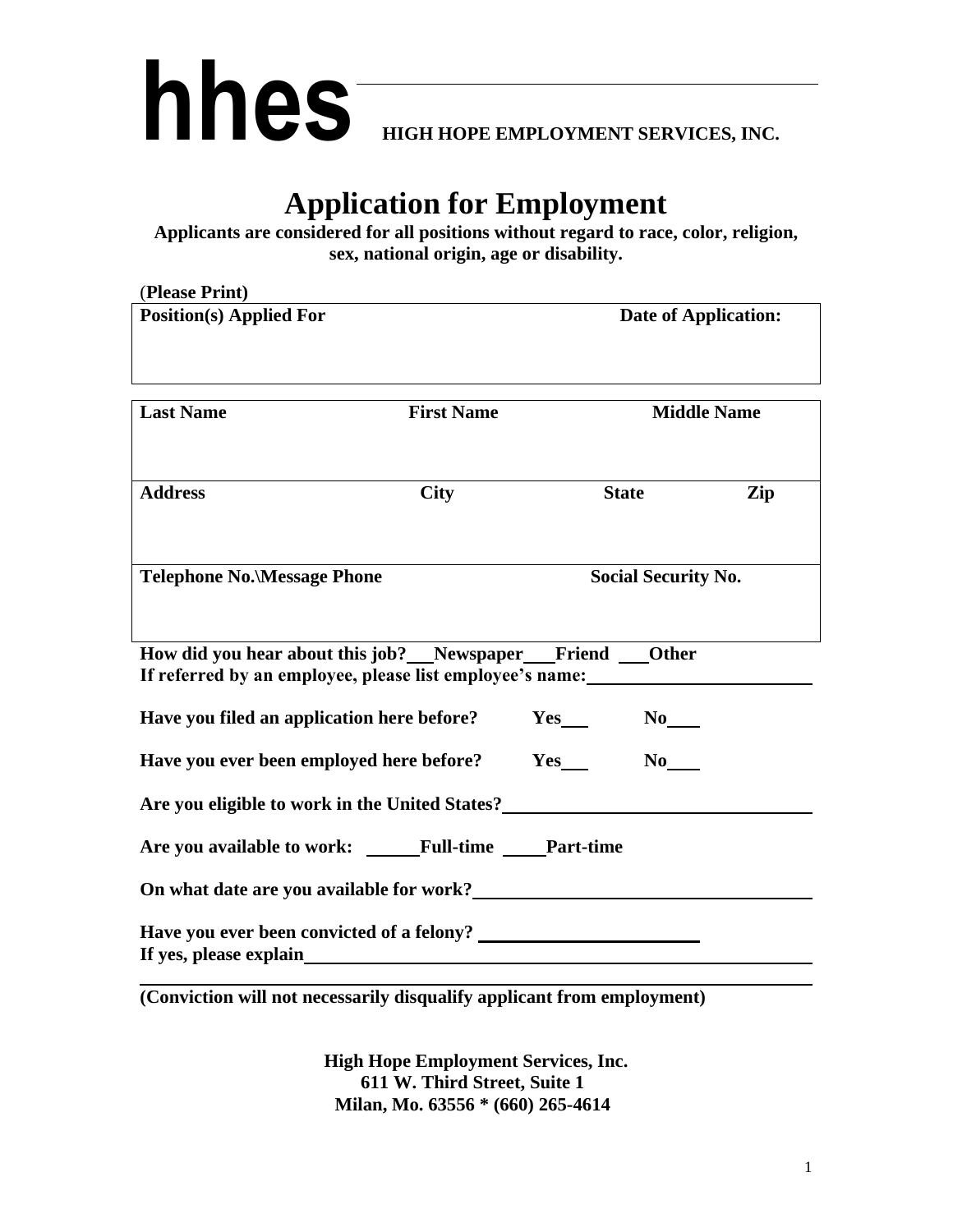### **Employment History:** *Please list most recent job first.*

| <b>Employer</b>               | <b>Dates Employed</b>     |       | <b>Job Title</b>  |                | <b>Supervisor</b> |
|-------------------------------|---------------------------|-------|-------------------|----------------|-------------------|
|                               | From                      | Tо    |                   |                |                   |
|                               |                           |       |                   |                |                   |
| <b>Address</b>                |                           |       |                   |                |                   |
|                               |                           |       |                   |                |                   |
|                               |                           |       | <b>Job Duties</b> |                |                   |
| <b>Employer Phone Number</b>  | <b>Hourly Rate/Salary</b> |       |                   |                |                   |
|                               | <b>Starting</b>           | Final |                   |                |                   |
| ۰                             |                           |       |                   |                |                   |
| <b>Reason(s)</b> for Leaving: |                           |       | <b>Reference</b>  |                |                   |
|                               |                           |       | <b>Check Done</b> |                |                   |
|                               |                           |       |                   | <b>Initial</b> | Date              |

| <b>Employer</b>               | <b>Dates Employed</b>     |       | <b>Job Title</b>  |                | <b>Supervisor</b> |
|-------------------------------|---------------------------|-------|-------------------|----------------|-------------------|
|                               | From                      | To    |                   |                |                   |
|                               |                           |       |                   |                |                   |
| <b>Address</b>                |                           |       |                   |                |                   |
|                               |                           |       |                   |                |                   |
|                               |                           |       | <b>Job Duties</b> |                |                   |
| <b>Employer Phone Number</b>  | <b>Hourly Rate/Salary</b> |       |                   |                |                   |
|                               | <b>Starting</b>           | Final |                   |                |                   |
|                               |                           |       |                   |                |                   |
| <b>Reason(s)</b> for Leaving: |                           |       | <b>Reference</b>  |                |                   |
|                               |                           |       | <b>Check Done</b> |                |                   |
|                               |                           |       |                   | <b>Initial</b> | Date              |

| <b>Employer</b>               | <b>Dates Employed</b>     |       | <b>Job Title</b>  |         | <b>Supervisor</b> |
|-------------------------------|---------------------------|-------|-------------------|---------|-------------------|
|                               | From                      | To    |                   |         |                   |
| <b>Address</b>                |                           |       |                   |         |                   |
|                               |                           |       | <b>Job Duties</b> |         |                   |
| <b>Employer Phone Number</b>  | <b>Hourly Rate/Salary</b> |       |                   |         |                   |
|                               | <b>Starting</b>           | Final |                   |         |                   |
| <b>Reason(s)</b> for Leaving: |                           |       | <b>Reference</b>  |         |                   |
|                               |                           |       | <b>Check Done</b> |         |                   |
|                               |                           |       |                   | Initial | Date              |

**May we contact your present or former employer? Yes No If not, why** 

## **SPECIAL SKILLS AND QUALIFICATIONS**

**Summarize special skills and qualifications acquired from employment or other experience.**

<u> 1989 - Johann Barbara, martin a</u>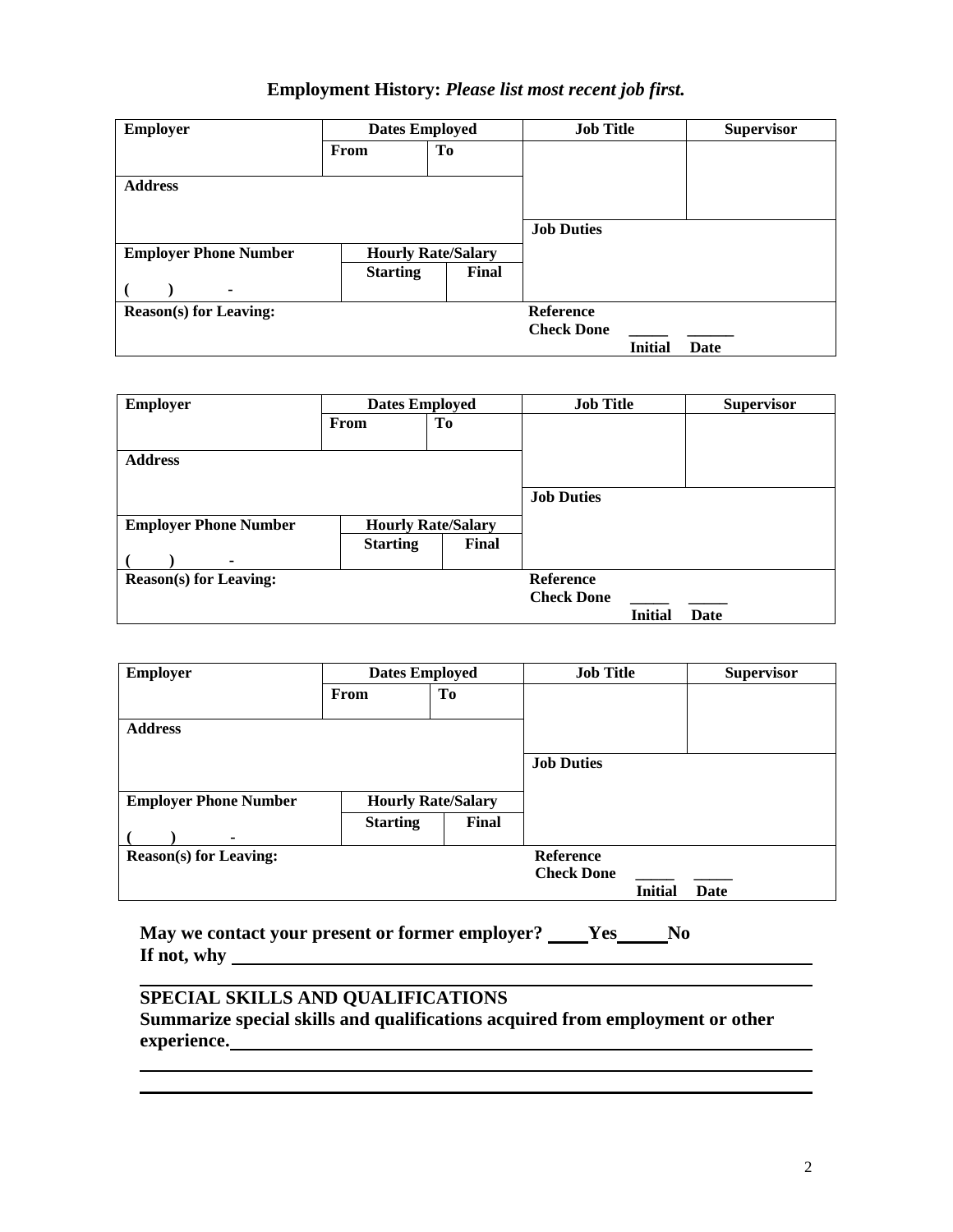| <b>Education Background Information</b>                                        |                   |                                                                                                                                                                                                                                |                |  |
|--------------------------------------------------------------------------------|-------------------|--------------------------------------------------------------------------------------------------------------------------------------------------------------------------------------------------------------------------------|----------------|--|
| Did you graduate from high school or receive a GED? _____Yes<br>N <sub>0</sub> |                   |                                                                                                                                                                                                                                |                |  |
|                                                                                | <b>Elementary</b> | High                                                                                                                                                                                                                           | <b>College</b> |  |
| <b>Years Completed (Circle)</b>                                                | 45678             | 9 10 11 12                                                                                                                                                                                                                     | 1234           |  |
|                                                                                |                   | School Name: 2008. [19] December 2008. [19] December 2008. [19] December 2008. [19] December 2008. [19] December 2008. [19] December 2008. [19] December 2008. [19] December 2008. [19] December 2008. [19] December 2008. [19 |                |  |
|                                                                                | City/State:       |                                                                                                                                                                                                                                |                |  |

**State any additional information you may feel may be helpful to us in considering your application.**

**Give name, address and telephone number of three (3) references who are not related to you and are not previous employers.**

**I certify that answers given herein are true and complete to the best of my knowledge. In the event of employment, I understand that false or misleading information given in my application or interview may result in discharge.**

**I understand that employment by this facility will be on a 90-day probationary basis. If employed by HIGH HOPE EMPLOYMENT SERVICES, INC. I agree to abide by its rules and regulations. I agree to take a physical examination, and agree that the examining physician may disclose the findings to this facility or an authorized agent of this facility.**

**Signature**

**High Hope Employment Services, Inc. 611 W. Third Street, Suite 1 Milan, Mo. 63556**